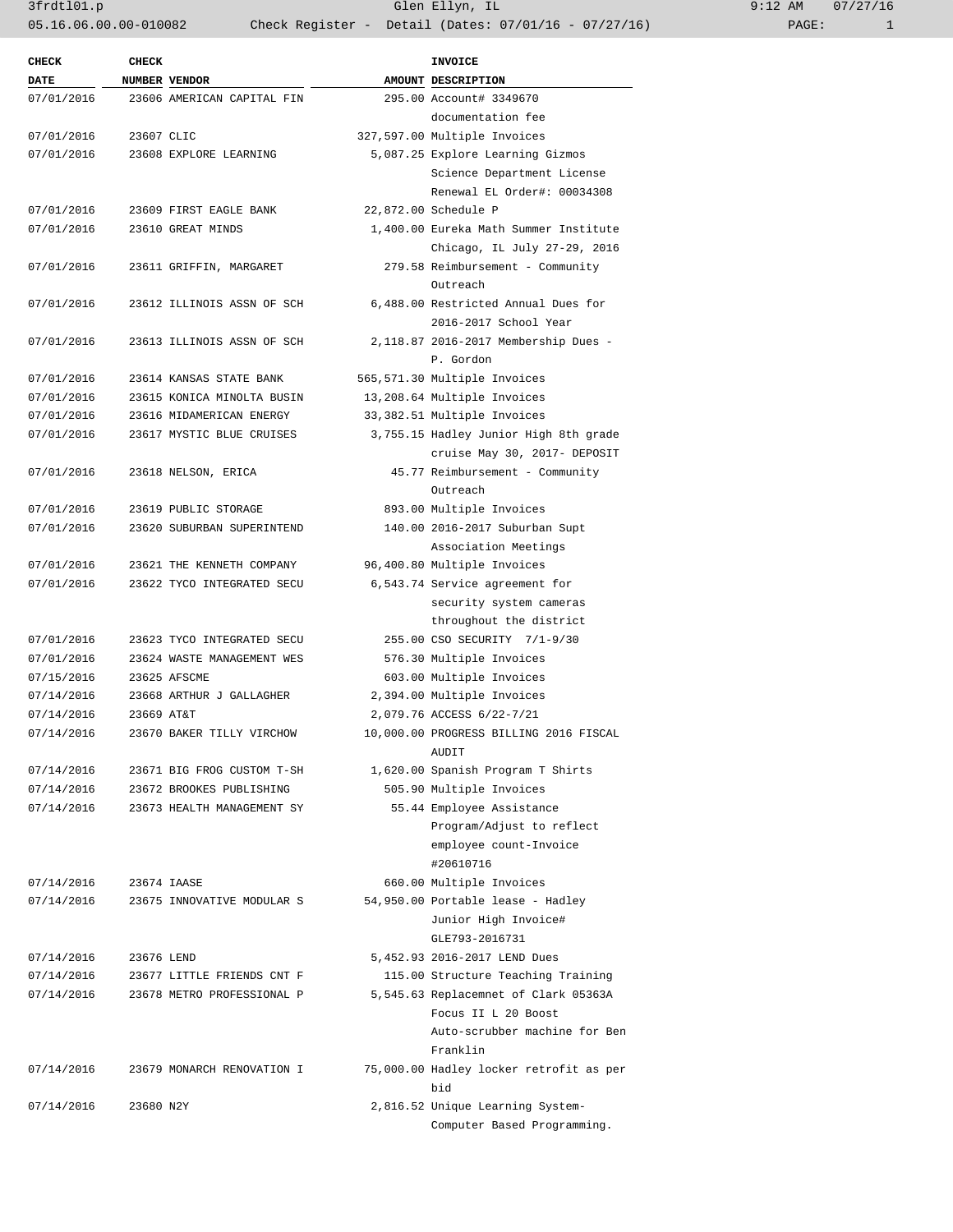3frdtl01.p Glen Ellyn, IL 9:12 AM 07/27/16 05.16.06.00.00-010082 Check Register - Detail (Dates: 07/01/16 - 07/27/16) PAGE: 2

| <b>CHECK</b> | <b>CHECK</b> |                            | <b>INVOICE</b>                          |
|--------------|--------------|----------------------------|-----------------------------------------|
| <b>DATE</b>  |              | <b>NUMBER VENDOR</b>       | AMOUNT DESCRIPTION                      |
|              |              |                            | Service Date: 8/8/16 to                 |
|              |              |                            | $8/8/17$ .                              |
| 07/14/2016   |              | 23681 OFFICE DEPOT         | 695.69 Multiple Invoices                |
| 07/14/2016   |              | 23682 ORKIN LLC            | 813.28 Multiple Invoices                |
| 07/14/2016   |              | 23683 PARTITION PROS       | 1,985.00 Annual maintenance agreement   |
|              |              |                            | for the movable partition               |
|              |              |                            | walls at Hadley; all pods               |
| 07/14/2016   | 23684 PCM    |                            | 913.65 Hard Drives for Replacement      |
| 07/14/2016   |              | 23685 PUBLIC STORAGE       | 893.00 Multiple Invoices                |
| 07/14/2016   |              | 23686 ROTARY CLUB OF GLEN  | 183.00 Invoice # 6502 - Dues and        |
|              |              |                            | Meals;                                  |
| 07/14/2016   |              | 23687 SEAL OF ILLINOIS     | 1,841.13 Private Placement Tuition,     |
|              |              |                            | Invoice #5975. 9 days of                |
|              |              |                            | service.                                |
| 07/14/2016   |              | 23688 SHRED-IT             | 58.05 7/7 DISPOSAL                      |
| 07/14/2016   |              | 23689 SOARING EAGLE ACADEM | 15,183.20 Multiple Invoices             |
| 07/14/2016   |              | 23690 THE OMNI GROUP       | 73.50 403 B JUNE                        |
| 07/14/2016   |              | 23691 WAGEWORKS            | 310.49 FSA JUNE                         |
| 07/27/2016   |              | 23701 ALLIANCE FOODSERVICE | 14,990.36 Multiple Invoices             |
| 07/27/2016   |              | 23702 AMERICAN TAXI DISPAT | 784.00 SP ED TRANS 6/6- 7/1/16          |
| 07/27/2016   | 23703 AT&T   |                            | 43.47 630- Z99-0236 7/16-8/15           |
| 07/27/2016   |              | 23704 AUTOMATIC BUILDING C | 73,000.00 Tux card replacement - second |
|              |              |                            | year of implementation                  |
| 07/27/2016   |              | 23705 BRAIN POP LLC        | 3,425.62 UNLIMITED ACCESS TO BRAINPOP   |
|              |              |                            | JR & BRAINPOP ESPANOL,                  |
|              |              |                            | BRAINPOP WITH HOME ACCESS               |
| 07/27/2016   |              | 23706 CALL ONE             | 6,111.64 PHONE SERVICE 7/15-8/14        |
| 07/27/2016   |              | 23707 CHICAGO TRIBUNE      | 169.00 SUBSCRIPTION TO 10/23/16         |
| 07/27/2016   |              | 23708 CHICAGO HOLLOW METAL | 4,725.50 Replace hollow metal doors at  |
|              |              |                            | Hadley, Gym "B" Chicago                 |
|              |              |                            | Hollow Metal, Inc 38W640                |
|              |              |                            | Sunset Drive St. Charles, UL            |
|              |              |                            | 60175 630-584-9230                      |
|              |              |                            | 630-584-9232 FaX                        |
| 07/27/2016   |              | 23709 COMMONWEALTH EDISON  | 102.82 CH ELECT 6/13/16-7/13/16         |
| 07/27/2016   |              | 23710 CONSORTIUM FOR EDUCT | 700.00 CEC Summer Institute 2016        |
|              |              |                            | Christinia Kellam & Carly               |
|              |              |                            | Morales                                 |
| 07/27/2016   |              | 23711 CORRECT ELECTRIC     | 8,340.00 Removal and retrotfit of new   |
|              |              |                            | T5 gym lighting at Forest               |
|              |              |                            | Glen                                    |
| 07/27/2016   |              | 23712 D & H DISTRIBUTING   | 4,515.00 TI 15 Calculators              |
| 07/27/2016   |              | 23713 DISCOVERY EDUCATION  | 8,000.00 STREAM LICENSE 7/1/16 -        |
|              |              |                            | 6/30/17                                 |
| 07/27/2016   |              | 23714 EMPRINT/MORAN PRINTI | 90,038.68 Eureka Math Print Materials.  |
|              |              |                            | Please see attached quote for           |
|              |              |                            | exact items to order                    |
|              |              |                            | Invoice#PB00006257B                     |
| 07/27/2016   |              | 23715 FOLLETT SCHOOL SOLUT | 5,017.00 Spanish & French Materials     |
|              |              |                            | 16/17 for Hadley                        |
| 07/27/2016   |              | 23716 FRANCZEK RADELET     | 210.15 APPEALS 87 & 41                  |
| 07/27/2016   |              | 23717 HAPP BUILDERS INC    | 191,881.80 BF & CH SITE IMPROVEMENTS    |
| 07/27/2016   |              | 23718 HOUSE OF GRAPHICS    | 735.00 Invoice# 1607044 Window          |
|              |              |                            | Envelopes                               |
| 07/27/2016   |              | 23719 IASA DUPAGE DIVISION | 125.00 2016-2017 Dues - P Gordon        |
| 07/27/2016   |              | 23720 IASB PUBLICATIONS    | 20.00 2016 Illinois School Code         |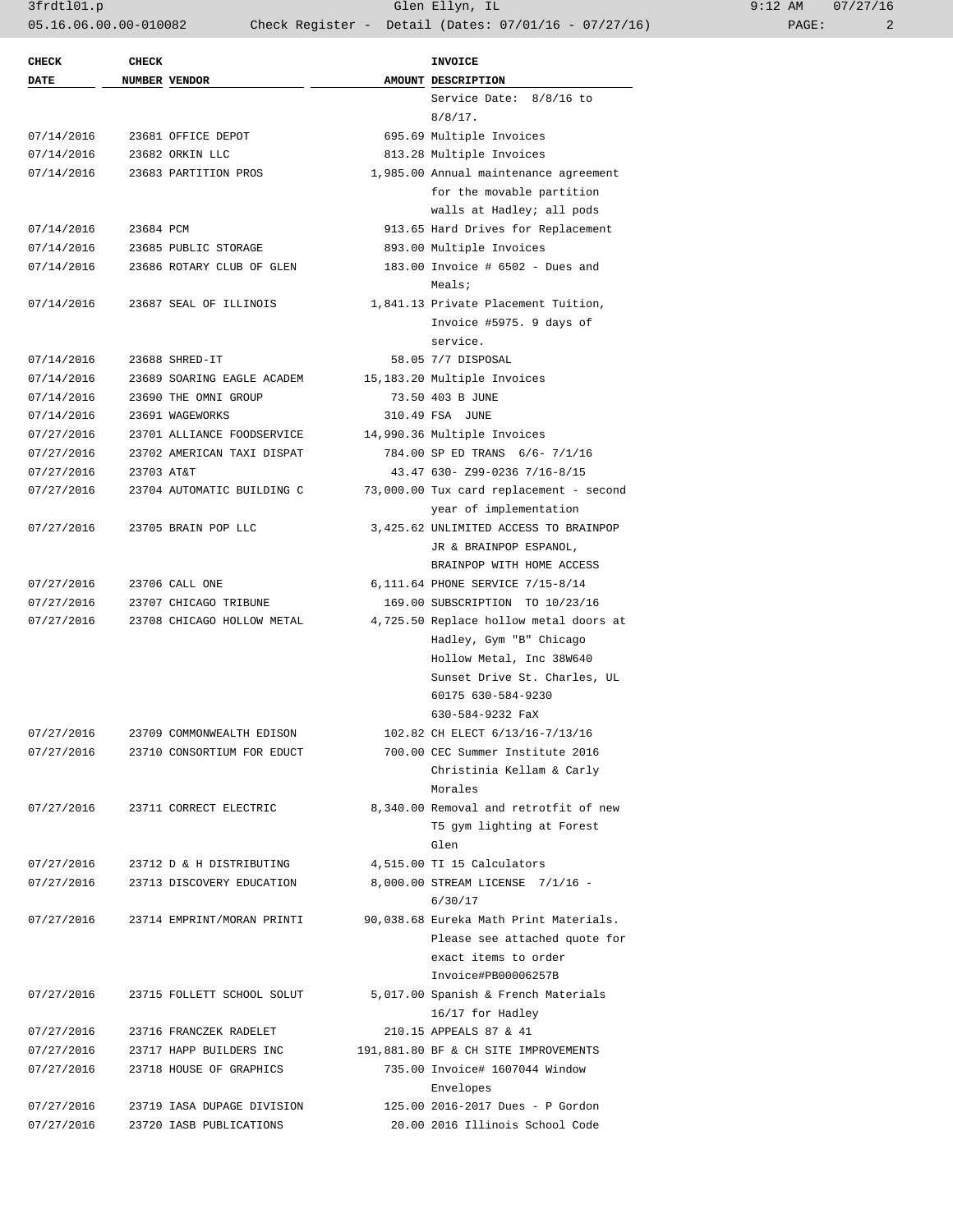3frdtl01.p Glen Ellyn, IL 9:12 AM 07/27/16 05.16.06.00.00-010082 Check Register - Detail (Dates: 07/01/16 - 07/27/16) PAGE: 3

| NUMBER VENDOR<br>AMOUNT DESCRIPTION<br>Reference Materials- Balance<br>Due<br>07/27/2016<br>23721 IASBO<br>695.00 IASBO Membership for Fiscal<br>Services Coordinator<br>23722 IPSD 204<br>1,052.82 HOMELESS TRANS 6/13-6/30<br>07/27/2016<br>1,428.00 Multiple Invoices<br>07/27/2016<br>23723 MENARDS<br>07/27/2016<br>736.77 Multiple Invoices<br>23724 METRO PROFESSIONAL P<br>07/27/2016<br>73,647.00 Hadley locker retrofit as per<br>23725 MONARCH RENOVATION I<br>bid<br>399.00 2016-2017 Membership Dues -<br>07/27/2016<br>23726 NATL ASSN OF SCHOOL<br>Paul Gordon Invoice#1617IL<br>72.05 Post it Pop Up Notes &<br>07/27/2016<br>23727 OFFICE DEPOT<br>Calculator<br>5,326.25 Multiple Invoices<br>07/27/2016<br>23728 OLIVE GROVE LANDSCAP<br>109.77 AL PEST SERV JULY<br>07/27/2016<br>23729 ORKIN LLC<br>07/27/2016<br>5,740.82 Wireless Access Points for<br>23730 PCM<br>Elementary Schools<br>1,410.40 Yearly service for RICOH<br>07/27/2016<br>23731 RICOH<br>duplicators<br>57.55 Desktop Reference System<br>07/27/2016<br>23732 SCHOOL SPECIALTY<br>65,895.00 Multiple Invoices<br>07/27/2016<br>23733 SOUND INC<br>07/27/2016<br>2,694.00 BF BASKETBALL BACKBOARD<br>23734 TEAM REIL INC<br>SYSTEM<br>07/27/2016<br>23735 THE KENNETH COMPANY<br>108,230.20 Multiple Invoices<br>07/27/2016<br>51.00 Supplies for SE Student at<br>23736 THE MEDI-KID CO<br>Ben Franklin PT<br>7,080.00 Replacement of 6 wooden<br>07/27/2016<br>23737 TRIPLE A OVERHEAD DO<br>overhead garage doors at CSO<br>with insulated steel doors<br>(circa 1955)<br>07/27/2016<br>23738 WORTH AVE. GROUP<br>29,016.00 Multiple Invoices<br>115,371.09 SCHEDULE O & S, COMPUTER/IT<br>07/01/2016 201600001 GOVERNMENT LEASING &<br>EQUIPMENT<br>07/01/2016 201600002 MB FINANCIAL BANK<br>152,467.00 BOND PAYMENT<br>07/13/2016 201600003 REV TRAK<br>195.88 REV TRAK JUNE<br>07/13/2016 201600004 T H I S<br>3,763.81 THIS JUNE<br>07/13/2016 201600005 UNUM LIFE INSURANCE<br>2,345.14 LTD JULY<br>07/15/2016 201600007 ILLINOIS DEPT OF REV<br>5,482.18 Multiple Invoices<br>07/15/2016 201600008 INTERNAL REV SERVICE<br>36,025.12 Multiple Invoices<br>07/15/2016 201600009 TH IS<br>1,254.22 Multiple Invoices<br>07/15/2016 201600010 TEACHERS RETIREMENT<br>6,455.98 Multiple Invoices<br>07/15/2016 201600011 WAGEWORKS<br>477.98 Payroll accrual<br>07/15/2016 201600012 THE OMNI GROUP<br>3,781.63 Multiple Invoices<br>07/13/2016 201600013 TASC<br>409.86 HRA ADM FEE JULY<br>07/18/2016 201600014 ILLINOIS DEPT OF REV<br>282.70 Payroll accrual<br>07/18/2016 201600015 INTERNAL REV SERVICE<br>627.50 Multiple Invoices<br>07/21/2016 201600016 EDUCATIONAL BENEFIT<br>437,175.82 JULY AD&D, DENTAL, LIFE,<br>MEDICAL<br>07/21/2016 201600017 UNUM LIFE INSURANCE<br>1,885.52 8/1/2016-8/31/2016 LTD | <b>CHECK</b> | <b>CHECK</b> |  | <b>INVOICE</b> |
|-----------------------------------------------------------------------------------------------------------------------------------------------------------------------------------------------------------------------------------------------------------------------------------------------------------------------------------------------------------------------------------------------------------------------------------------------------------------------------------------------------------------------------------------------------------------------------------------------------------------------------------------------------------------------------------------------------------------------------------------------------------------------------------------------------------------------------------------------------------------------------------------------------------------------------------------------------------------------------------------------------------------------------------------------------------------------------------------------------------------------------------------------------------------------------------------------------------------------------------------------------------------------------------------------------------------------------------------------------------------------------------------------------------------------------------------------------------------------------------------------------------------------------------------------------------------------------------------------------------------------------------------------------------------------------------------------------------------------------------------------------------------------------------------------------------------------------------------------------------------------------------------------------------------------------------------------------------------------------------------------------------------------------------------------------------------------------------------------------------------------------------------------------------------------------------------------------------------------------------------------------------------------------------------------------------------------------------------------------------------------------------------------------------------------------------------------------------------------------------------------------------------------------------------------------------------------------------------------------------------------------------------------------------------------------------------------------------------------------------------------------------------------------------------------------------------------|--------------|--------------|--|----------------|
|                                                                                                                                                                                                                                                                                                                                                                                                                                                                                                                                                                                                                                                                                                                                                                                                                                                                                                                                                                                                                                                                                                                                                                                                                                                                                                                                                                                                                                                                                                                                                                                                                                                                                                                                                                                                                                                                                                                                                                                                                                                                                                                                                                                                                                                                                                                                                                                                                                                                                                                                                                                                                                                                                                                                                                                                                       | <b>DATE</b>  |              |  |                |
|                                                                                                                                                                                                                                                                                                                                                                                                                                                                                                                                                                                                                                                                                                                                                                                                                                                                                                                                                                                                                                                                                                                                                                                                                                                                                                                                                                                                                                                                                                                                                                                                                                                                                                                                                                                                                                                                                                                                                                                                                                                                                                                                                                                                                                                                                                                                                                                                                                                                                                                                                                                                                                                                                                                                                                                                                       |              |              |  |                |
|                                                                                                                                                                                                                                                                                                                                                                                                                                                                                                                                                                                                                                                                                                                                                                                                                                                                                                                                                                                                                                                                                                                                                                                                                                                                                                                                                                                                                                                                                                                                                                                                                                                                                                                                                                                                                                                                                                                                                                                                                                                                                                                                                                                                                                                                                                                                                                                                                                                                                                                                                                                                                                                                                                                                                                                                                       |              |              |  |                |
|                                                                                                                                                                                                                                                                                                                                                                                                                                                                                                                                                                                                                                                                                                                                                                                                                                                                                                                                                                                                                                                                                                                                                                                                                                                                                                                                                                                                                                                                                                                                                                                                                                                                                                                                                                                                                                                                                                                                                                                                                                                                                                                                                                                                                                                                                                                                                                                                                                                                                                                                                                                                                                                                                                                                                                                                                       |              |              |  |                |
|                                                                                                                                                                                                                                                                                                                                                                                                                                                                                                                                                                                                                                                                                                                                                                                                                                                                                                                                                                                                                                                                                                                                                                                                                                                                                                                                                                                                                                                                                                                                                                                                                                                                                                                                                                                                                                                                                                                                                                                                                                                                                                                                                                                                                                                                                                                                                                                                                                                                                                                                                                                                                                                                                                                                                                                                                       |              |              |  |                |
|                                                                                                                                                                                                                                                                                                                                                                                                                                                                                                                                                                                                                                                                                                                                                                                                                                                                                                                                                                                                                                                                                                                                                                                                                                                                                                                                                                                                                                                                                                                                                                                                                                                                                                                                                                                                                                                                                                                                                                                                                                                                                                                                                                                                                                                                                                                                                                                                                                                                                                                                                                                                                                                                                                                                                                                                                       |              |              |  |                |
|                                                                                                                                                                                                                                                                                                                                                                                                                                                                                                                                                                                                                                                                                                                                                                                                                                                                                                                                                                                                                                                                                                                                                                                                                                                                                                                                                                                                                                                                                                                                                                                                                                                                                                                                                                                                                                                                                                                                                                                                                                                                                                                                                                                                                                                                                                                                                                                                                                                                                                                                                                                                                                                                                                                                                                                                                       |              |              |  |                |
|                                                                                                                                                                                                                                                                                                                                                                                                                                                                                                                                                                                                                                                                                                                                                                                                                                                                                                                                                                                                                                                                                                                                                                                                                                                                                                                                                                                                                                                                                                                                                                                                                                                                                                                                                                                                                                                                                                                                                                                                                                                                                                                                                                                                                                                                                                                                                                                                                                                                                                                                                                                                                                                                                                                                                                                                                       |              |              |  |                |
|                                                                                                                                                                                                                                                                                                                                                                                                                                                                                                                                                                                                                                                                                                                                                                                                                                                                                                                                                                                                                                                                                                                                                                                                                                                                                                                                                                                                                                                                                                                                                                                                                                                                                                                                                                                                                                                                                                                                                                                                                                                                                                                                                                                                                                                                                                                                                                                                                                                                                                                                                                                                                                                                                                                                                                                                                       |              |              |  |                |
|                                                                                                                                                                                                                                                                                                                                                                                                                                                                                                                                                                                                                                                                                                                                                                                                                                                                                                                                                                                                                                                                                                                                                                                                                                                                                                                                                                                                                                                                                                                                                                                                                                                                                                                                                                                                                                                                                                                                                                                                                                                                                                                                                                                                                                                                                                                                                                                                                                                                                                                                                                                                                                                                                                                                                                                                                       |              |              |  |                |
|                                                                                                                                                                                                                                                                                                                                                                                                                                                                                                                                                                                                                                                                                                                                                                                                                                                                                                                                                                                                                                                                                                                                                                                                                                                                                                                                                                                                                                                                                                                                                                                                                                                                                                                                                                                                                                                                                                                                                                                                                                                                                                                                                                                                                                                                                                                                                                                                                                                                                                                                                                                                                                                                                                                                                                                                                       |              |              |  |                |
|                                                                                                                                                                                                                                                                                                                                                                                                                                                                                                                                                                                                                                                                                                                                                                                                                                                                                                                                                                                                                                                                                                                                                                                                                                                                                                                                                                                                                                                                                                                                                                                                                                                                                                                                                                                                                                                                                                                                                                                                                                                                                                                                                                                                                                                                                                                                                                                                                                                                                                                                                                                                                                                                                                                                                                                                                       |              |              |  |                |
|                                                                                                                                                                                                                                                                                                                                                                                                                                                                                                                                                                                                                                                                                                                                                                                                                                                                                                                                                                                                                                                                                                                                                                                                                                                                                                                                                                                                                                                                                                                                                                                                                                                                                                                                                                                                                                                                                                                                                                                                                                                                                                                                                                                                                                                                                                                                                                                                                                                                                                                                                                                                                                                                                                                                                                                                                       |              |              |  |                |
|                                                                                                                                                                                                                                                                                                                                                                                                                                                                                                                                                                                                                                                                                                                                                                                                                                                                                                                                                                                                                                                                                                                                                                                                                                                                                                                                                                                                                                                                                                                                                                                                                                                                                                                                                                                                                                                                                                                                                                                                                                                                                                                                                                                                                                                                                                                                                                                                                                                                                                                                                                                                                                                                                                                                                                                                                       |              |              |  |                |
|                                                                                                                                                                                                                                                                                                                                                                                                                                                                                                                                                                                                                                                                                                                                                                                                                                                                                                                                                                                                                                                                                                                                                                                                                                                                                                                                                                                                                                                                                                                                                                                                                                                                                                                                                                                                                                                                                                                                                                                                                                                                                                                                                                                                                                                                                                                                                                                                                                                                                                                                                                                                                                                                                                                                                                                                                       |              |              |  |                |
|                                                                                                                                                                                                                                                                                                                                                                                                                                                                                                                                                                                                                                                                                                                                                                                                                                                                                                                                                                                                                                                                                                                                                                                                                                                                                                                                                                                                                                                                                                                                                                                                                                                                                                                                                                                                                                                                                                                                                                                                                                                                                                                                                                                                                                                                                                                                                                                                                                                                                                                                                                                                                                                                                                                                                                                                                       |              |              |  |                |
|                                                                                                                                                                                                                                                                                                                                                                                                                                                                                                                                                                                                                                                                                                                                                                                                                                                                                                                                                                                                                                                                                                                                                                                                                                                                                                                                                                                                                                                                                                                                                                                                                                                                                                                                                                                                                                                                                                                                                                                                                                                                                                                                                                                                                                                                                                                                                                                                                                                                                                                                                                                                                                                                                                                                                                                                                       |              |              |  |                |
|                                                                                                                                                                                                                                                                                                                                                                                                                                                                                                                                                                                                                                                                                                                                                                                                                                                                                                                                                                                                                                                                                                                                                                                                                                                                                                                                                                                                                                                                                                                                                                                                                                                                                                                                                                                                                                                                                                                                                                                                                                                                                                                                                                                                                                                                                                                                                                                                                                                                                                                                                                                                                                                                                                                                                                                                                       |              |              |  |                |
|                                                                                                                                                                                                                                                                                                                                                                                                                                                                                                                                                                                                                                                                                                                                                                                                                                                                                                                                                                                                                                                                                                                                                                                                                                                                                                                                                                                                                                                                                                                                                                                                                                                                                                                                                                                                                                                                                                                                                                                                                                                                                                                                                                                                                                                                                                                                                                                                                                                                                                                                                                                                                                                                                                                                                                                                                       |              |              |  |                |
|                                                                                                                                                                                                                                                                                                                                                                                                                                                                                                                                                                                                                                                                                                                                                                                                                                                                                                                                                                                                                                                                                                                                                                                                                                                                                                                                                                                                                                                                                                                                                                                                                                                                                                                                                                                                                                                                                                                                                                                                                                                                                                                                                                                                                                                                                                                                                                                                                                                                                                                                                                                                                                                                                                                                                                                                                       |              |              |  |                |
|                                                                                                                                                                                                                                                                                                                                                                                                                                                                                                                                                                                                                                                                                                                                                                                                                                                                                                                                                                                                                                                                                                                                                                                                                                                                                                                                                                                                                                                                                                                                                                                                                                                                                                                                                                                                                                                                                                                                                                                                                                                                                                                                                                                                                                                                                                                                                                                                                                                                                                                                                                                                                                                                                                                                                                                                                       |              |              |  |                |
|                                                                                                                                                                                                                                                                                                                                                                                                                                                                                                                                                                                                                                                                                                                                                                                                                                                                                                                                                                                                                                                                                                                                                                                                                                                                                                                                                                                                                                                                                                                                                                                                                                                                                                                                                                                                                                                                                                                                                                                                                                                                                                                                                                                                                                                                                                                                                                                                                                                                                                                                                                                                                                                                                                                                                                                                                       |              |              |  |                |
|                                                                                                                                                                                                                                                                                                                                                                                                                                                                                                                                                                                                                                                                                                                                                                                                                                                                                                                                                                                                                                                                                                                                                                                                                                                                                                                                                                                                                                                                                                                                                                                                                                                                                                                                                                                                                                                                                                                                                                                                                                                                                                                                                                                                                                                                                                                                                                                                                                                                                                                                                                                                                                                                                                                                                                                                                       |              |              |  |                |
|                                                                                                                                                                                                                                                                                                                                                                                                                                                                                                                                                                                                                                                                                                                                                                                                                                                                                                                                                                                                                                                                                                                                                                                                                                                                                                                                                                                                                                                                                                                                                                                                                                                                                                                                                                                                                                                                                                                                                                                                                                                                                                                                                                                                                                                                                                                                                                                                                                                                                                                                                                                                                                                                                                                                                                                                                       |              |              |  |                |
|                                                                                                                                                                                                                                                                                                                                                                                                                                                                                                                                                                                                                                                                                                                                                                                                                                                                                                                                                                                                                                                                                                                                                                                                                                                                                                                                                                                                                                                                                                                                                                                                                                                                                                                                                                                                                                                                                                                                                                                                                                                                                                                                                                                                                                                                                                                                                                                                                                                                                                                                                                                                                                                                                                                                                                                                                       |              |              |  |                |
|                                                                                                                                                                                                                                                                                                                                                                                                                                                                                                                                                                                                                                                                                                                                                                                                                                                                                                                                                                                                                                                                                                                                                                                                                                                                                                                                                                                                                                                                                                                                                                                                                                                                                                                                                                                                                                                                                                                                                                                                                                                                                                                                                                                                                                                                                                                                                                                                                                                                                                                                                                                                                                                                                                                                                                                                                       |              |              |  |                |
|                                                                                                                                                                                                                                                                                                                                                                                                                                                                                                                                                                                                                                                                                                                                                                                                                                                                                                                                                                                                                                                                                                                                                                                                                                                                                                                                                                                                                                                                                                                                                                                                                                                                                                                                                                                                                                                                                                                                                                                                                                                                                                                                                                                                                                                                                                                                                                                                                                                                                                                                                                                                                                                                                                                                                                                                                       |              |              |  |                |
|                                                                                                                                                                                                                                                                                                                                                                                                                                                                                                                                                                                                                                                                                                                                                                                                                                                                                                                                                                                                                                                                                                                                                                                                                                                                                                                                                                                                                                                                                                                                                                                                                                                                                                                                                                                                                                                                                                                                                                                                                                                                                                                                                                                                                                                                                                                                                                                                                                                                                                                                                                                                                                                                                                                                                                                                                       |              |              |  |                |
|                                                                                                                                                                                                                                                                                                                                                                                                                                                                                                                                                                                                                                                                                                                                                                                                                                                                                                                                                                                                                                                                                                                                                                                                                                                                                                                                                                                                                                                                                                                                                                                                                                                                                                                                                                                                                                                                                                                                                                                                                                                                                                                                                                                                                                                                                                                                                                                                                                                                                                                                                                                                                                                                                                                                                                                                                       |              |              |  |                |
|                                                                                                                                                                                                                                                                                                                                                                                                                                                                                                                                                                                                                                                                                                                                                                                                                                                                                                                                                                                                                                                                                                                                                                                                                                                                                                                                                                                                                                                                                                                                                                                                                                                                                                                                                                                                                                                                                                                                                                                                                                                                                                                                                                                                                                                                                                                                                                                                                                                                                                                                                                                                                                                                                                                                                                                                                       |              |              |  |                |
|                                                                                                                                                                                                                                                                                                                                                                                                                                                                                                                                                                                                                                                                                                                                                                                                                                                                                                                                                                                                                                                                                                                                                                                                                                                                                                                                                                                                                                                                                                                                                                                                                                                                                                                                                                                                                                                                                                                                                                                                                                                                                                                                                                                                                                                                                                                                                                                                                                                                                                                                                                                                                                                                                                                                                                                                                       |              |              |  |                |
|                                                                                                                                                                                                                                                                                                                                                                                                                                                                                                                                                                                                                                                                                                                                                                                                                                                                                                                                                                                                                                                                                                                                                                                                                                                                                                                                                                                                                                                                                                                                                                                                                                                                                                                                                                                                                                                                                                                                                                                                                                                                                                                                                                                                                                                                                                                                                                                                                                                                                                                                                                                                                                                                                                                                                                                                                       |              |              |  |                |
|                                                                                                                                                                                                                                                                                                                                                                                                                                                                                                                                                                                                                                                                                                                                                                                                                                                                                                                                                                                                                                                                                                                                                                                                                                                                                                                                                                                                                                                                                                                                                                                                                                                                                                                                                                                                                                                                                                                                                                                                                                                                                                                                                                                                                                                                                                                                                                                                                                                                                                                                                                                                                                                                                                                                                                                                                       |              |              |  |                |
|                                                                                                                                                                                                                                                                                                                                                                                                                                                                                                                                                                                                                                                                                                                                                                                                                                                                                                                                                                                                                                                                                                                                                                                                                                                                                                                                                                                                                                                                                                                                                                                                                                                                                                                                                                                                                                                                                                                                                                                                                                                                                                                                                                                                                                                                                                                                                                                                                                                                                                                                                                                                                                                                                                                                                                                                                       |              |              |  |                |
|                                                                                                                                                                                                                                                                                                                                                                                                                                                                                                                                                                                                                                                                                                                                                                                                                                                                                                                                                                                                                                                                                                                                                                                                                                                                                                                                                                                                                                                                                                                                                                                                                                                                                                                                                                                                                                                                                                                                                                                                                                                                                                                                                                                                                                                                                                                                                                                                                                                                                                                                                                                                                                                                                                                                                                                                                       |              |              |  |                |
|                                                                                                                                                                                                                                                                                                                                                                                                                                                                                                                                                                                                                                                                                                                                                                                                                                                                                                                                                                                                                                                                                                                                                                                                                                                                                                                                                                                                                                                                                                                                                                                                                                                                                                                                                                                                                                                                                                                                                                                                                                                                                                                                                                                                                                                                                                                                                                                                                                                                                                                                                                                                                                                                                                                                                                                                                       |              |              |  |                |
|                                                                                                                                                                                                                                                                                                                                                                                                                                                                                                                                                                                                                                                                                                                                                                                                                                                                                                                                                                                                                                                                                                                                                                                                                                                                                                                                                                                                                                                                                                                                                                                                                                                                                                                                                                                                                                                                                                                                                                                                                                                                                                                                                                                                                                                                                                                                                                                                                                                                                                                                                                                                                                                                                                                                                                                                                       |              |              |  |                |
|                                                                                                                                                                                                                                                                                                                                                                                                                                                                                                                                                                                                                                                                                                                                                                                                                                                                                                                                                                                                                                                                                                                                                                                                                                                                                                                                                                                                                                                                                                                                                                                                                                                                                                                                                                                                                                                                                                                                                                                                                                                                                                                                                                                                                                                                                                                                                                                                                                                                                                                                                                                                                                                                                                                                                                                                                       |              |              |  |                |
|                                                                                                                                                                                                                                                                                                                                                                                                                                                                                                                                                                                                                                                                                                                                                                                                                                                                                                                                                                                                                                                                                                                                                                                                                                                                                                                                                                                                                                                                                                                                                                                                                                                                                                                                                                                                                                                                                                                                                                                                                                                                                                                                                                                                                                                                                                                                                                                                                                                                                                                                                                                                                                                                                                                                                                                                                       |              |              |  |                |
|                                                                                                                                                                                                                                                                                                                                                                                                                                                                                                                                                                                                                                                                                                                                                                                                                                                                                                                                                                                                                                                                                                                                                                                                                                                                                                                                                                                                                                                                                                                                                                                                                                                                                                                                                                                                                                                                                                                                                                                                                                                                                                                                                                                                                                                                                                                                                                                                                                                                                                                                                                                                                                                                                                                                                                                                                       |              |              |  |                |
|                                                                                                                                                                                                                                                                                                                                                                                                                                                                                                                                                                                                                                                                                                                                                                                                                                                                                                                                                                                                                                                                                                                                                                                                                                                                                                                                                                                                                                                                                                                                                                                                                                                                                                                                                                                                                                                                                                                                                                                                                                                                                                                                                                                                                                                                                                                                                                                                                                                                                                                                                                                                                                                                                                                                                                                                                       |              |              |  |                |
|                                                                                                                                                                                                                                                                                                                                                                                                                                                                                                                                                                                                                                                                                                                                                                                                                                                                                                                                                                                                                                                                                                                                                                                                                                                                                                                                                                                                                                                                                                                                                                                                                                                                                                                                                                                                                                                                                                                                                                                                                                                                                                                                                                                                                                                                                                                                                                                                                                                                                                                                                                                                                                                                                                                                                                                                                       |              |              |  |                |
|                                                                                                                                                                                                                                                                                                                                                                                                                                                                                                                                                                                                                                                                                                                                                                                                                                                                                                                                                                                                                                                                                                                                                                                                                                                                                                                                                                                                                                                                                                                                                                                                                                                                                                                                                                                                                                                                                                                                                                                                                                                                                                                                                                                                                                                                                                                                                                                                                                                                                                                                                                                                                                                                                                                                                                                                                       |              |              |  |                |
|                                                                                                                                                                                                                                                                                                                                                                                                                                                                                                                                                                                                                                                                                                                                                                                                                                                                                                                                                                                                                                                                                                                                                                                                                                                                                                                                                                                                                                                                                                                                                                                                                                                                                                                                                                                                                                                                                                                                                                                                                                                                                                                                                                                                                                                                                                                                                                                                                                                                                                                                                                                                                                                                                                                                                                                                                       |              |              |  |                |
|                                                                                                                                                                                                                                                                                                                                                                                                                                                                                                                                                                                                                                                                                                                                                                                                                                                                                                                                                                                                                                                                                                                                                                                                                                                                                                                                                                                                                                                                                                                                                                                                                                                                                                                                                                                                                                                                                                                                                                                                                                                                                                                                                                                                                                                                                                                                                                                                                                                                                                                                                                                                                                                                                                                                                                                                                       |              |              |  |                |
|                                                                                                                                                                                                                                                                                                                                                                                                                                                                                                                                                                                                                                                                                                                                                                                                                                                                                                                                                                                                                                                                                                                                                                                                                                                                                                                                                                                                                                                                                                                                                                                                                                                                                                                                                                                                                                                                                                                                                                                                                                                                                                                                                                                                                                                                                                                                                                                                                                                                                                                                                                                                                                                                                                                                                                                                                       |              |              |  |                |
|                                                                                                                                                                                                                                                                                                                                                                                                                                                                                                                                                                                                                                                                                                                                                                                                                                                                                                                                                                                                                                                                                                                                                                                                                                                                                                                                                                                                                                                                                                                                                                                                                                                                                                                                                                                                                                                                                                                                                                                                                                                                                                                                                                                                                                                                                                                                                                                                                                                                                                                                                                                                                                                                                                                                                                                                                       |              |              |  |                |
|                                                                                                                                                                                                                                                                                                                                                                                                                                                                                                                                                                                                                                                                                                                                                                                                                                                                                                                                                                                                                                                                                                                                                                                                                                                                                                                                                                                                                                                                                                                                                                                                                                                                                                                                                                                                                                                                                                                                                                                                                                                                                                                                                                                                                                                                                                                                                                                                                                                                                                                                                                                                                                                                                                                                                                                                                       |              |              |  |                |
|                                                                                                                                                                                                                                                                                                                                                                                                                                                                                                                                                                                                                                                                                                                                                                                                                                                                                                                                                                                                                                                                                                                                                                                                                                                                                                                                                                                                                                                                                                                                                                                                                                                                                                                                                                                                                                                                                                                                                                                                                                                                                                                                                                                                                                                                                                                                                                                                                                                                                                                                                                                                                                                                                                                                                                                                                       |              |              |  |                |
|                                                                                                                                                                                                                                                                                                                                                                                                                                                                                                                                                                                                                                                                                                                                                                                                                                                                                                                                                                                                                                                                                                                                                                                                                                                                                                                                                                                                                                                                                                                                                                                                                                                                                                                                                                                                                                                                                                                                                                                                                                                                                                                                                                                                                                                                                                                                                                                                                                                                                                                                                                                                                                                                                                                                                                                                                       |              |              |  |                |
|                                                                                                                                                                                                                                                                                                                                                                                                                                                                                                                                                                                                                                                                                                                                                                                                                                                                                                                                                                                                                                                                                                                                                                                                                                                                                                                                                                                                                                                                                                                                                                                                                                                                                                                                                                                                                                                                                                                                                                                                                                                                                                                                                                                                                                                                                                                                                                                                                                                                                                                                                                                                                                                                                                                                                                                                                       |              |              |  |                |

Totals for checks 2,756,236.18